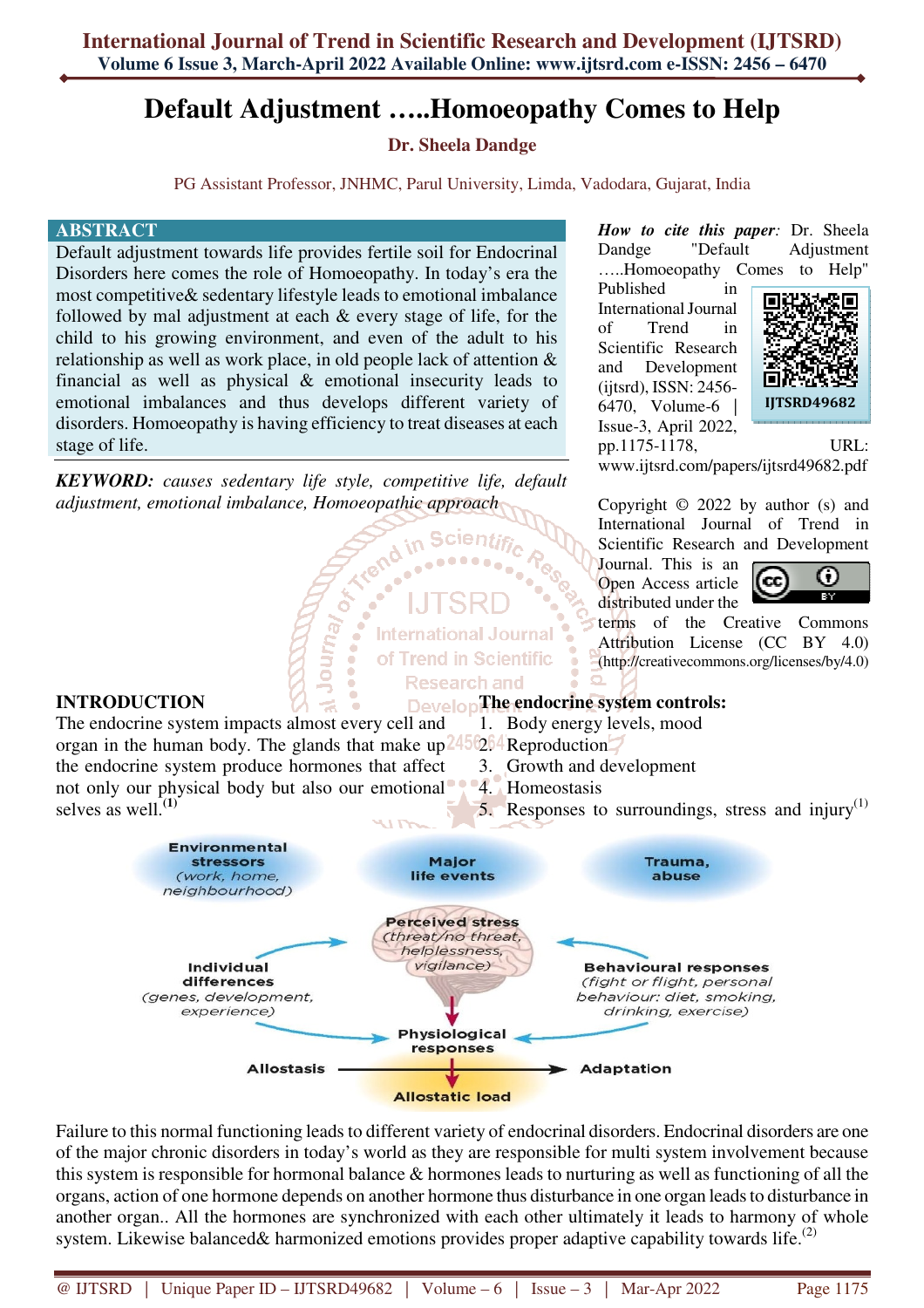#### International Journal of Trend in Scientific Research and Development @ www.ijtsrd.com eISSN: 2456-6470

Failure to Adaptation towards life provides fertile soil for Endocrinal Disorders here comes the role of Homoeopathy. In today's era the most competitive & sedentary lifestyle leads to emotional imbalance followed by mal adjustment at each & every stage of life, for the child to his growing environment, and even of the adult to his relationship as well as work place, in old people lack of attention & financial as well as physical & emotional insecurity leads to emotional imbalances and thus develops different variety of endocrinal disorders. Homoeopathy is having efficiency to treat majority kind of endocrinal diseases at each stage of life. <sup>(2)</sup>





#### **Stress is the most important & major factor for emotional disturbance followed by development of endocrinal disorders.**

Diabetes, Infertility, Osteoporosis, Thyroid disorders, Adrenal disorders, Addison's **disease**, Cushing's syndrome PCOD, Hypertension, Depression, Premenstrual disorders(especially early puberty) Post menopausal disorders(Especially early menopause), etc.

Metabolic disorders Over or under production of hormones.<sup>(3)</sup>

#### **Homoeopathic Approach**

Homoeopathy believes in person as a whole, person is sick hence organs is diseased, Dr. Hahnemann has explained that the human being is a unit, mind, body & spirit-and that these are so correlated as to act

freely & without impediment when the vital principle, the spirit like force or dynamis, is in equilibrium; yet if this equilibrium of health be thrown out of balance by dysfunction of one member the whole is affected to a greater or lesser degree.

So it is also, that the function of some of the ductless glands (endocrinal glands) is to secrete a minute quantity of specialized product(hormones) into the system, a secretion that has a vital bearing on the health of the whole constitution. Thus Homoeopathy & endocrine system both is having Wholism Concept. $^{(2)}$ 

In many cases this secretion of a normal gland is so minute that it approaches the homoeopathic attenuation as homoeopathy believes in law of minimum. Vital force is a single entity responsible for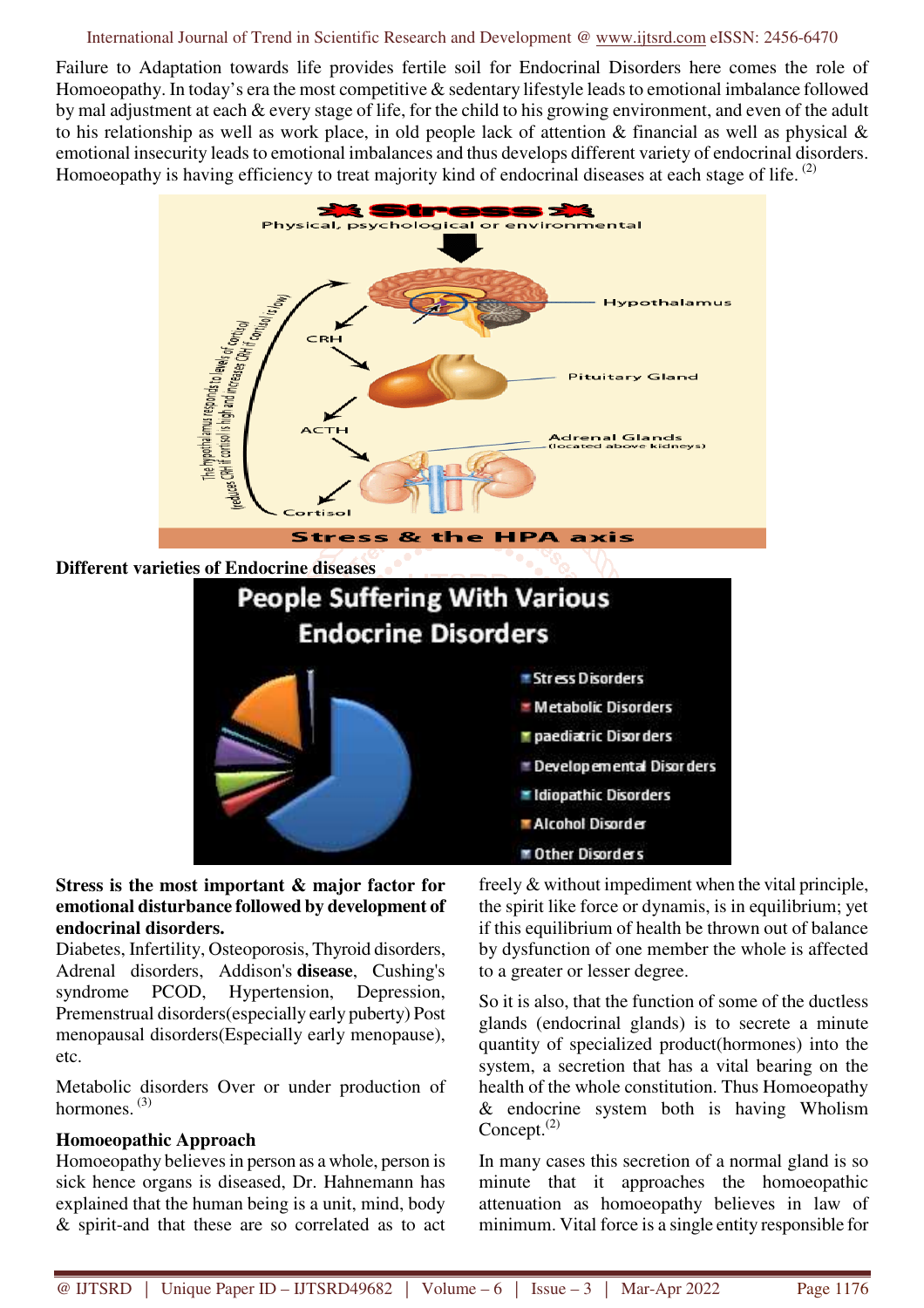disease likewise ductless gland produces minimum hormone which is responsible for regulation of whole body. Homoeopathy also believes that first thought process gets disturbed then disease developes like wise adaptation failure leads to emotional imbalance which provides fertile soil for endocrinal disturbances.<sup>(2)</sup>

As Homoeopathy believes in similarity there is so many similarity between functioning of endocrine system as well as therapeutic system of Homoeopathy hence it is the best therapeutic method for balance of emotions as well as hormones.

#### **Homoeopathic medicine**

Because of today's sedentary lifestyle i.e. bad eating habits, irregular sleeping pattern as well as stressful competitive life leads to so many hormonal disorders in men as well as women in each &every age group. Homoeopathic medicine plays important role here because homoeopathy treats the person as a whole rather than disease itself, it gives strength to bare this stress & helps in managing this day to day life circumstances thus it prevents trauma of stressful events which can prevent so many endocrinal diseases like early menopause, early puberty, diabetes, hypertension, thyroid diseases, PCOD, erectile dysfunctions, etc.

#### **Pulsatilla Nigricuns**

Effective Homeopathic medicines for hormone imbalance leading to PCOS in women are *Pulsatilla*. It is indicated when periods are irregular, suppressed or very scanty. The periods are also very painful. Acne from menstrual irregularities may also appear. First serious impairment of health is referred to age of puberty. Who is not well since puberty having mild, gentle  $\&$  yielding changeable disposition.<sup>(4)</sup>

#### **Sepia**

Top grade Homeopathic medicines for hormone imbalance around menopause in women .*Sepia* is considered the most reliable among Homeopathic medicines for hormone imbalance where the main symptoms include hot flushes, tiredness, indifferent attitude towards life/family, mood swings and irritability. Along with this, a bearing down sensation as if everything would escape through vulva. Painful vagina and aversion to sex.  $(4)$ 

#### **LachesisMuta**

*Lachesis* is indicated where marked hot flushes appear from hormonal imbalance during climectric troubles. A woman in need of *Lachesis* cannot bear tight clothing around the neck or waist. Left ovary very painful and swollen, indurated. Acts especially well at beginning and close of menstruation. Melancholic disposition.<sup>(4)</sup>

#### **Ignatia**

*Ignatia* is a very good Homeopathic medicines for treating premenopausal syndrome from hormone imbalance specially because of suppression from grief. Ignatia is prescribed where the main complaint is mood swings, emotional imbalance, depression, sadness and weeping before menses. One of the chief remedy for emotional shock, grief & effect of grief and worry .Rapid change of mental and physical condition, opposite to each other. Profoundly influenced and coordination is interfere with. $(5)$ 

#### **Agnus Castus**

On the huge list of Homeopathic medicines for hormone imbalance in males with erectile dysfunction, *Agnus Castus* is the most effective among Homeopathic medicines for hormone imbalance in men with complete impotency. The erections are totally absent with relaxed, flaccid genitals, scanty emissions, testicles cold, swollen, hard, painful. $(4)$ 

#### **Caladium seguinum**

Caladium is selected when erections are absent, but sexual desire is present. Depression and sadness with erectile dysfunction. Impotency, relaxation of penis during excitement. No emission no orgasm during embrace.  $(4)$ 

#### **Calcarea Carbonica**

Well indicated Homeopathic medicines for hormone imbalance from under-functional hypothyroidism. *Calcarea Carbonica* is prescribed where weight gain and sensitivity to cold air is well marked. In women who complain of heavy and prolonged periods from pituitary and thyroid dysfunction. swelling of glands, scrofulous and rachitis condition. $(4)$ 

#### **Iodum**

Iodum is rated among the top Homeopathic medicines for hormone imbalance from hyperthyroidism, Goitre. Iodum is selected in case of major weight loss in spite of eating well. Along with losing flesh, the person complains of heated sensation in body, restlessness, nervousness and anxiety. Accelerated pulse rate and weakness are other problems to look out for before selecting *Iodum* as the ideal prescription among Homeopathic medicines for hormone imbalance. Palpitations from light exertion also point towards use of *Iodum*, all glandular structures are affected, atrophied. $(4)$ 

#### **Natrum Muiaticum**

Useful remedy for Hyperthyroidism, Goitre, addisions disease, diabetes. Homeopathic medicine *Natrum Muriaticum*is recommended in persons of depressed, nervous and irritable nature suffering from thyroid hormone imbalance. Weight loss, emaciation